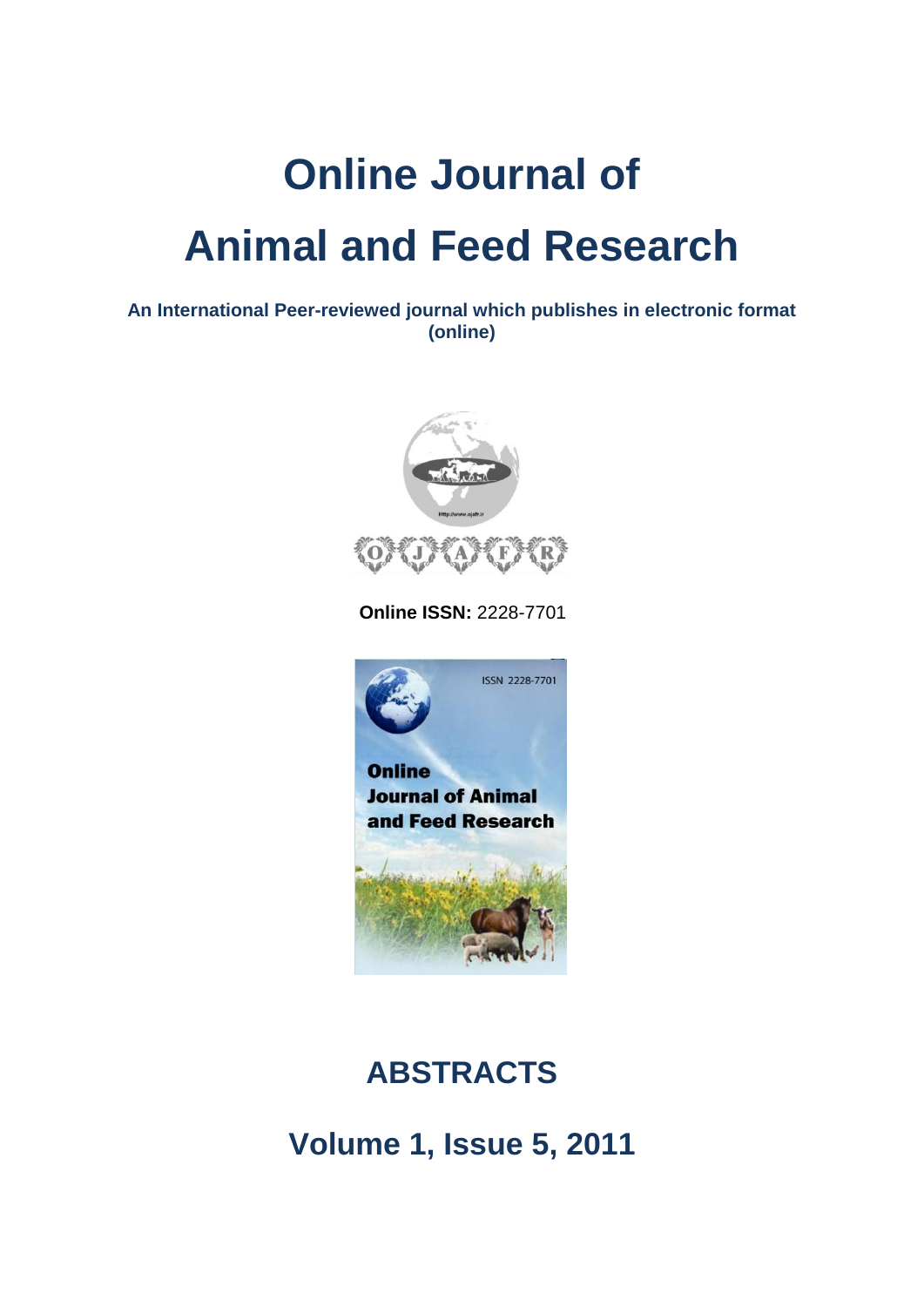### **Table of Contents**

| <b>Research Title/ Field</b>                                                                                                                                                  | <b>Article (Abstract)</b>                                                                                                                                                                                                                                                                                                                                                                                                                                                                                                                                                                                                                                                                                                                                                                                                                                                                                                                                                                                                                                                                                                                                                                                                                                                                                                                                                                                                                                                                                                                                                                                                                                                                                                                                                                                                                                                                 | <b>Download</b> |
|-------------------------------------------------------------------------------------------------------------------------------------------------------------------------------|-------------------------------------------------------------------------------------------------------------------------------------------------------------------------------------------------------------------------------------------------------------------------------------------------------------------------------------------------------------------------------------------------------------------------------------------------------------------------------------------------------------------------------------------------------------------------------------------------------------------------------------------------------------------------------------------------------------------------------------------------------------------------------------------------------------------------------------------------------------------------------------------------------------------------------------------------------------------------------------------------------------------------------------------------------------------------------------------------------------------------------------------------------------------------------------------------------------------------------------------------------------------------------------------------------------------------------------------------------------------------------------------------------------------------------------------------------------------------------------------------------------------------------------------------------------------------------------------------------------------------------------------------------------------------------------------------------------------------------------------------------------------------------------------------------------------------------------------------------------------------------------------|-----------------|
| <b>Effect of Whole-cotton seed</b><br>supplementation on<br>growth performance and<br>haematological properties of<br><b>Djallonke sheep.</b>                                 | <b>Original Research, A24</b><br>Ansah, T., Teye, G.A. and Addah W.<br>Online J. Anim. Feed Res., 1(5): 155-159, 2011.<br>ABSTRACT: An 8-week feeding trial was carried out to investigate the effect of whole-<br>cotton seed (WCS) supplementation on the growth performance and some blood<br>constituents of Djallonke sheep fed rice straw. A total of 12 sheep with an initial weight<br>of $13.7 \pm 0.20$ kg were randomly assigned to one of three treatments (four animals per<br>treatment). The treatments consisted of no supplementation (T0) and supplementation<br>with 200 g /head/d (T1) or 400 g/head/d (T2) on as fed basis. Feed intake, growth<br>performance and some haematogical parameters (haemoglobin [Hb], packed cell<br>volume [PCV], white blood cells [WBC], red blood cells [RBC]) were measured.<br>Differential leukocyte (lymphocytes, neutriphils, eosinophils, monocytes and basophils)<br>counts were also determined. Intake of basal diet was higher (P<0.05) for sheep<br>supplemented with 400 g/head/d than for those receiving 200 g/head/d and WCS<br>intake was higher ( $P<0.05$ ) for sheep fed T2 than for those fed the T1 diet. Feeding<br>the basal diet only resulted in weight loss and high mortalities. Haemoglobin<br>concentration, PCV, and WBC and RBC counts increased with supplementation but<br>the difference between T1 and T2 for these measurements was not significant<br>(P>0.05). Eosinophilia increased (P>0.05) with increasing level of supplementation.<br>This study suggests that WCS is a good source of rumen degradable protein and can<br>help reduce the decline in growth of sheep especially in the dry season.<br>Keywords: Whole cotton seed, rumen degradable protein, Eosinophiles.                                                                                                             |                 |
| <b>Growth performance and</b><br>economy of replacing<br>maize with combinations<br>of brewers' grains, jack<br>bean and cassava root<br>meal in broiler finisher<br>rations. | <b>Original Research, A25</b><br>Uchegbu, M.C., Herbert, U., Ogbuewu, I.P., Nwaodu, C.H., Esonu,<br>B.O. and Udedibie A.B.I.<br>Online J. Anim. Feed Res., 1(5): 160-164, 2011.<br><b>ABSTRACT:</b> This study was done to determine the effect of complete replacement of<br>maize with maize/sorghum-based brewers' dried grains (MSBDG), jackbean (JB) and<br>cassava root meal (CRM) on performance of finisher broilers and the feed cost<br>implication of using these test materials as the major energy sources. Four<br>experimental diets $T_1$ , $T_2$ , $T_3$ and $T_4$ were formulated to contain maize, MSBDG, JB and<br>CRM in the following proportions 60, 0, 0, 0%; 0, 20, 15, 25%; 0, 20, 20, 20%, and 0,<br>20, 25, 15% respectively. Other ingredients were the same for the four diets. One<br>hundred and sixty eight (168) 4-week-old Hubbard broilers were divided into 4<br>treatment groups of 42 birds each; and each group subdivided into 3 replicates of 14<br>birds per replicate. Each treatment group was randomly assigned to an experimental<br>diet in a completely randomized design (CRD) experiment. The feed intake of $T_1$ , $T_2$<br>and T <sub>4</sub> birds were similar (p>0.05) but lower (p<0.05) than that of T <sub>3</sub> birds. There was<br>no significant (P>0.05) difference in daily weight gain between $T_1$ (1.70g) and $T_2$<br>(1.55q) birds. The feed conversion ratio of $T_1$ birds was better (p<0.05) than $T_2$ , $T_3$ and<br>$T_4$ birds. The feed cost of N195.58 for $T_4$ required to produce 1kg meat was lower than<br>the cost of N214.50 required for meat production in $T_1$ . Generally, the<br>MSBDG/JB/CRM feeds produced 1kg meat at costs 6.17%, 3.71% and 8.82% for T <sub>2</sub> ,<br>$T_3$ and $T_4$ lower than the $T_1$ diet.<br>Keywords: Broilers, feed ingredient combinations, performance |                 |
| <b>Groundnut oil improves</b><br>tenderness, juiciness and<br>consistency of beef<br><b>sausages</b>                                                                          | <b>Original Research, A26</b><br>TEYE, M., TEYE, G.A., ODOI, F.N.A.<br>Online J. Anim. Feed Res., 1(5): 165-170, 2011.<br><b>ABSTRACT:</b> This study was conducted to determine the effects of crude groundnut oil<br>(GO) on the storability and sensory characteristics of comminuted beef sausages.<br>Boneless beef was thoroughly trimmed of all visible fatty and connective tissues,<br>minced and freshly prepared GO was added during comminution to formulate<br>sausages at three levels (5%, 10% and 15%) of oil inclusion, and compared with<br>products formulated with only lean beef. Sensory and laboratory analyses were<br>conducted weekly for 3 weeks. The results indicated that the GO products were more<br>tender, juicier and smoother than sausages formulated with only lean beef. The GO<br>products had intense groundnut flavour, no effect on flavour liking but enhanced<br>product acceptability. In addition, the GO increased the unsaturated fatty acid content<br>of the products, had no significant effect on lipid per-oxidation and product stability in<br>storage. It is recommended that groundnut oil is used in beef sausages up to 15%<br>inclusion, on weight basis for improved sensory and acceptability of the products.<br>Keywords: Beef sausages, vegetable fats, beef fat, sensory                                                                                                                                                                                                                                                                                                                                                                                                                                                                                                                                               |                 |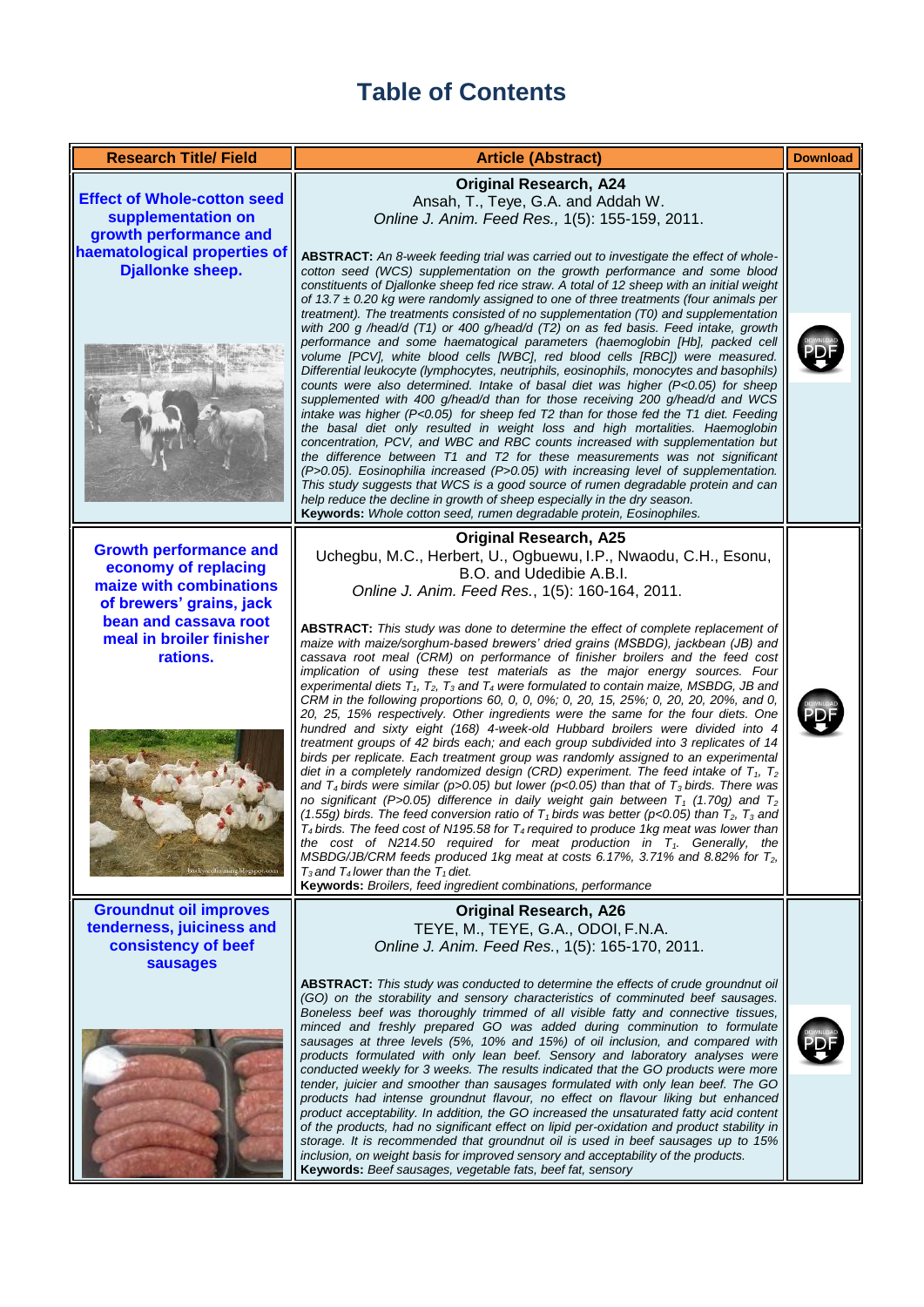**Effect of replacement of maze with cassava root meal fortified with palm oil on performance of starter broilers.**



**Can sex influence the effect of pounded** *Parkia Biglobosa pods on strongyle in sheep?*



**Hematobiochemical dynamics and body weight gain of Black Bengal goat following urea molasses block (UMB) supplementation**



**Study on reproductive traits of two breeds of parent stock (female breeders) in the humid zone of Nigeria.**



#### **Original Research, A27** Uchegbu, M.C., Ogbuewu, I.P., Obimara, S.O. and Obua, B.E. *Online J. Anim. Feed Res.*, 1(5): 171-175, 2011.

**ABSTRACT:** *The effects of replacement of maize with cassava root meal fortified with palm oil on performance of starter broilers were determined in a 28-day feeding trial. Five experimental broiler starter diets were formulated such that diet T<sup>1</sup> (control) contained 60% maize. Diets T2, T3, T<sup>4</sup> and T<sup>5</sup> were formulated such that they contained cassava root meal (%), fortified with palm oil (%) in the proportions of 8:2, 16:4, 24:6 and 32:8 respectively, in replacement of maize. The diets were fed to broilers in a completely randomized design experiment replicated thrice. Each replicate contained 10 birds. Birds fed T2, T<sup>3</sup> and T<sup>4</sup> diets had statistically (P>0.05) similar daily feed intake and daily weight gain values with the control group except T<sup>5</sup> birds that had significantly (P<0.05) lower daily feed intake and daily weight gain. Feed conversion ratios of the birds on cassava root meal and palm oil diets compared favourably with the control except for the T<sup>5</sup> group which recorded a significantly (P<0.05) higher feed conversion ratio. The least cost (N120.95) per kg meat produced was recorded with the birds on*  $T_1$  *diet and followed by the*  $T_3$  *(16:4 %) birds. It is therefore concluded that maize as a dietary energy source in poultry diet is nutritionally superior to cassava root meal fortified with palm oil. Keywords: Chicks, cassava root meal, palm oil, performance*

#### **Original Research, A28** Naandam, J. and Hamidu, H.K. *Online J. Anim. Feed Res.*, 1(5): 176-181, 2011.

**ABSTRACT:** *A study was conducted to examine the influence of sex on the effect of pounded dawadawa pods extract as a sequel to a preliminary work that suggested some efficacy on strongyle in sheep. The study was undertaken from September to November, 2009. Twelve Djallonke sheep (six males and six females) randomly selected were used. The pounded dawadawa pods extract was soaked (1kg pod/1.5 liter of water) and mixture was allowed to stand for 12 hours. The filtrate was administered orally at 0.5ml/kg and 0.6ml/kg body weight and a control. Faecal samples were taken from the experimental animals 72 hours after each administration.*  Laboratory analysis was run to identify strongyle ova after which counts were made. *Experimental animals were blocked by sex. Ova counts of strongyle were found to have reduced significantly (P<0.01) over the study period for both dosages. However, the 0.6ml/kg body weight gave better results in worm ova counts, producing 97% reduction in ova counts as against 95% reduction in ova counts for 0.5ml/kg dosage. Control animals recorded an increase in ova counts throughout the study period. Worm ova counts were tended to be higher in females compared to that of males for both*  dosages. The trend was not evident in the control, suggesting some probable *confounding effect of sex on the ability of dawadawa pods extracts to act efficaciously.* **Keywords:** *Dawadawa pods extract, sex, sheep, strongyle, worm ova counts*

#### **Original Research, A29** Hossain, F.M.A.; Hasnath, M.R and Kabir, M.S. *Online J. Anim. Feed Res.,* 1(5): 182-185, 2011.

**ABSTRACT:** *Black Bengal goats supplemented with urea molasses block (UMB) resulted in body weight gain and significantly increased (P<0.05) in various hematobiochemical parameters like total erythrocyte count, packed cell volume, hemoglobin concentration, serum glutamic oxaloacetic transaminase (SGOT) and serum glutamic pyruvic transaminase (SGPT) level as compared to controlled group; whereas, erythrocyte sedimentation rate was not varied in either group.*  **Keywords:** *Black Bengal goat, body weight gain, hematobiochemical, UMB.*

#### **Original Research, A30** Olawumi, S.O. and Salako, A.E. *Online J. Anim. Feed Res.*, 1(5): 186-189, 2011.

**ABSTRACT:** *This study was carried out to assess the reproductive traits of White Plymouth Rock (WPR) and Barred Plymouth Rock (BPR) parent stock reared under similar housing, management and agro-climatic conditions and the traits considered*  are fertility and hatchability. Total fertile eggs produced by WPR and BPR are *1,763,322 eggs and 1,732,966 eggs respectively during the observed period (2002- 2005). The analyzed data showed that breed has no significant (P>0.05) effect on fertility regardless of the batch of breeder hens. WPR and BPR genotypes recorded 3.84+0.04 eggs and 3.80+0.04 eggs/hen/week respectively and were similar. Batch has highly significant (P<0.01) effect on fertility regardless of breeds' performance. Batch 1 recorded the highest mean values, intermediate in batch 2 and batch 3, being the lowest. There was highly significant (P<0.01) effect of breed on hatchability in layer breeders. BPR genotype recorded the highest mean values in hatchability and was superior to WPR. Similarly, batch has highly significant (P<0.01) effect on hatchability. Batch 1 recorded the highest mean values, intermediate in batch 2 and batch 3, being* 

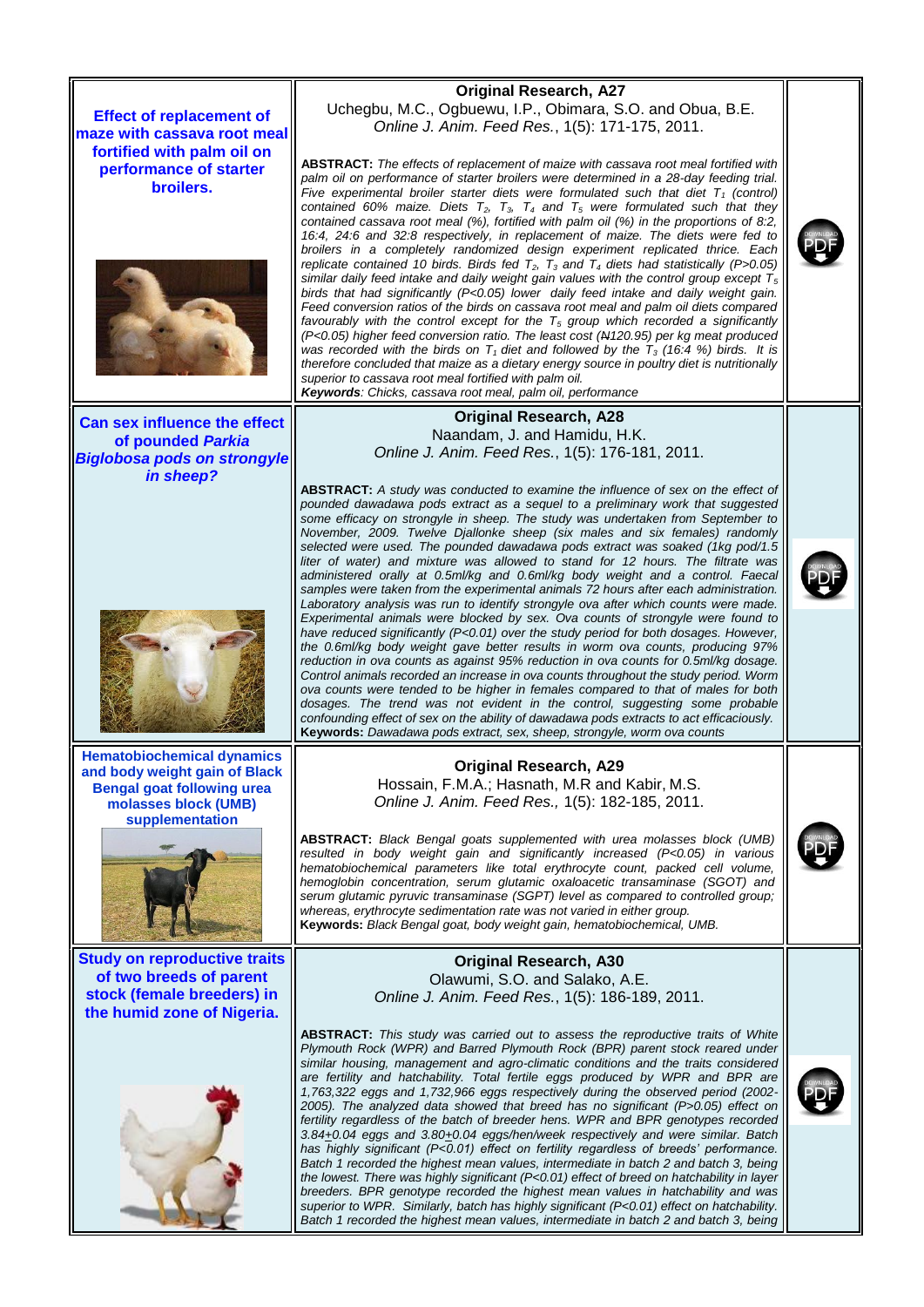|                                                                                                                                                      | the lowest. The batch effect implies that reproductive efficiency of breeding stock<br>declines with advancing age. It was revealed in this study that BPR genotype was<br>superior in terms of hatchability rate to WPR. There was no significant (P>0.05) breed<br>x batch interaction effects on fertility and hatchability. It was indicated in this study that<br>both genetic and non-genetic factors affected the reproductive traits of parent stock in<br>Nigeria. Important interventions to meet the increasing demand for commercial chicks<br>in this country include favorable environment, adequate nutrition and a more<br>productive breed of parent stock.<br>Key words: Genotype, hen, chick, fertility, hatchability.                                                                                                                                                                                                                                                                                                                                                                                                                                                                                                                                                                                                                                                                                                                                                                                                                                                                                                                                                                                                                                                                                                                                                                                            |  |
|------------------------------------------------------------------------------------------------------------------------------------------------------|--------------------------------------------------------------------------------------------------------------------------------------------------------------------------------------------------------------------------------------------------------------------------------------------------------------------------------------------------------------------------------------------------------------------------------------------------------------------------------------------------------------------------------------------------------------------------------------------------------------------------------------------------------------------------------------------------------------------------------------------------------------------------------------------------------------------------------------------------------------------------------------------------------------------------------------------------------------------------------------------------------------------------------------------------------------------------------------------------------------------------------------------------------------------------------------------------------------------------------------------------------------------------------------------------------------------------------------------------------------------------------------------------------------------------------------------------------------------------------------------------------------------------------------------------------------------------------------------------------------------------------------------------------------------------------------------------------------------------------------------------------------------------------------------------------------------------------------------------------------------------------------------------------------------------------------|--|
| <b>Studies on the physical</b><br>characteristics of some feed<br>ingredients in Nigeria 1:<br><b>Protein sources and</b><br>industrial by-products. | <b>Original Research, A31</b><br>Omede, A.A., Okoli, I.C. and Uchegbu, M.C.<br>Online J. Anim. Feed Res., 1(5): 190-197, 2011.<br><b>ABSTRACT:</b> Physical characteristics such as particle size (PS), bulk density (BD),<br>water holding capacity (WHC) and specific gravity (SG) of eight feed raw materials<br>grouped into protein sources (groundnut cake (GNC), soybean meal (SBM), foreign<br>fishmeal (FFM) and local fishmeal (LFM)) and industrial by-products (wheat offal (WO),<br>brewers' dried grains (BDG), palm kernel cake (PKC) and rice husk (RH)) were<br>studied. The effects of different PS (unmodified, $\geq$ 1.00 mm and < 1.00 mm) on BD,<br>WHC and SG of the experimental materials were studied using a Randomized<br>Completely Block Design (RCBD). Particle size effect was significant for BD, WHC and<br>SG characteristics of the feed ingredients studied. SBM and PKC consistently<br>recorded higher BD values across PS than other feed raw materials in their individual<br>groups. Among the protein sources, decreasing the particle size, $( \geq 1.00$ mm and <<br>1.00 mm) increased the BD values of GNC and SBM and then FFM and LFM<br>respectively. SBM proved to hold more water than the other protein feedstuffs across<br>all PS. At < 1.00 mm PS, RH had the lowest capacity to absorb water. Again, GNC and<br>SBM SG values increased at $\geq 1.00$ mm PS and subsequently decreased at < 1.00<br>mm PS. FFM and LFM also had increased SG value up to the < 1.00 mm PS.<br>Industrial by-products (WO, BDG, PKC and RH) did not follow similar pattern in their<br>PS-SG effects. Type of machines used and processing methods applied on these<br>industrial by-products may be an explanation to that observation.<br>Keywords: Groundnut cake; soybean meal; rice husk; palm kernel cake; particle size;<br>water holding capacity; bulk density; Specific gravity. |  |
| <b>Studies on the physical</b><br>characteristics of some feed<br>ingredients in Nigeria 2:<br><b>Energy source and novel</b><br>feedstuffs.         | <b>Original Research, A32</b><br>Omede, A.A., Okoli, I.C. and Uchegbu, M.C.<br>Online J. Anim. Feed Res., 1(5): 198-204, 2011.<br>ABSTRACT: Physical characteristics such as particle size (PS), bulk density (BD),<br>water holding capacity (WHC) and specific gravity (SG) of six (6) feed raw materials<br>energy sources (maize (MZ), sorghum (SGH) and cassava flour (CF)) and novel<br>feedstuffs (leaf meal from Microdesmis puberula (LEM), poultry dung (PD) and rumen<br>digesta (RD)) were also studied. The effects of different PS (unmodified, $\geq 1.00$ mm<br>and < 1.00 mm) on BD, WHC and SG of the experimental materials were studied<br>using a Randomized Completely Block Design (RCBD). Particle size effect was<br>significant for BD, WHC and SG characteristics of the feed ingredients studied. SGH<br>and PD consistently recorded higher BD values across PS than other feed ingredients<br>in their individual groups. In the energy group, SGH, CF and MZ had the highest WHC<br>at unmodified, $\geq 1.00$ mm and < 1.00 mm PS respectively. The WHC value of the LEM<br>(5.50 g water/g feed) used in this study was twice higher than values for PD and RD at<br>the < 1.00 mm PS suggesting the possibility of a high content of soluble non-starch<br>polysaccharides. Energy group (MZ, SGH, and CF) had reduced SG values as the PS<br>was modified from $\geq 1.00$ mm to < 1.00 mm PS. The physical characteristics of feed<br>ingredients studied cannot be concluded to be optimal since the standard values for<br>the country do not exist.<br>Keywords: Maize; sorghum; poultry dung; rumen digesta; particle size; water holding<br>capacity; bulk density; specific gravity.                                                                                                                                                                                                       |  |
| A molecular (PCR) survey on<br>abortions caused by<br><b>Campylobacter spp. in the</b><br>dairy cattle of Tabriz-Iran.                               | <b>Original Research, A33</b><br>Hamali, H., Nofouzi, K., Jafari, R.<br>Online J. Anim. Feed Res., 1(5): 205-208, 2011.<br><b>ABSTRACT:</b> This study was conducted to determine the prevalence of<br>Campylobacter spp. induced abortions in Tabriz (northwest Iran) dairy herds and also<br>to determine the pathogenic species responsible. A total number of 76 aborted fetuses<br>and related placentas were admitted to the large animal clinic at the University of<br>Tabriz, from May 2008 to August 2010. Tissue samples were collected from several<br>fetal organs including liver, kidney, lung, spleen, heart, stomach fluid and placenta,<br>then separately pulverized under liquid nitrogen and finally stored at -20°C until DNA<br>extraction. DNA extraction from frozen tissues samples was performed using a<br>commercial kit (AccuPrep Genomic DNA Extraction Kit, Bioneer, S. Korea) following<br>the manufacturer's instructions. Of 76 submissions (fetuses, placentas), 3 (3.9%)<br>sample were diagnosed positive to the Campylobacter fetus subsp. Veneralis by the<br>PCR protocol. This is the first report on abortion caused by Campylobacter fetus<br>subsp. Veneralis from the dairy herds of Tabriz-Iran.<br>Keywords: Campylobacteriosis, abortion, cattle, PCR, Tabriz                                                                                                                                                                                                                                                                                                                                                                                                                                                                                                                                                                                                                       |  |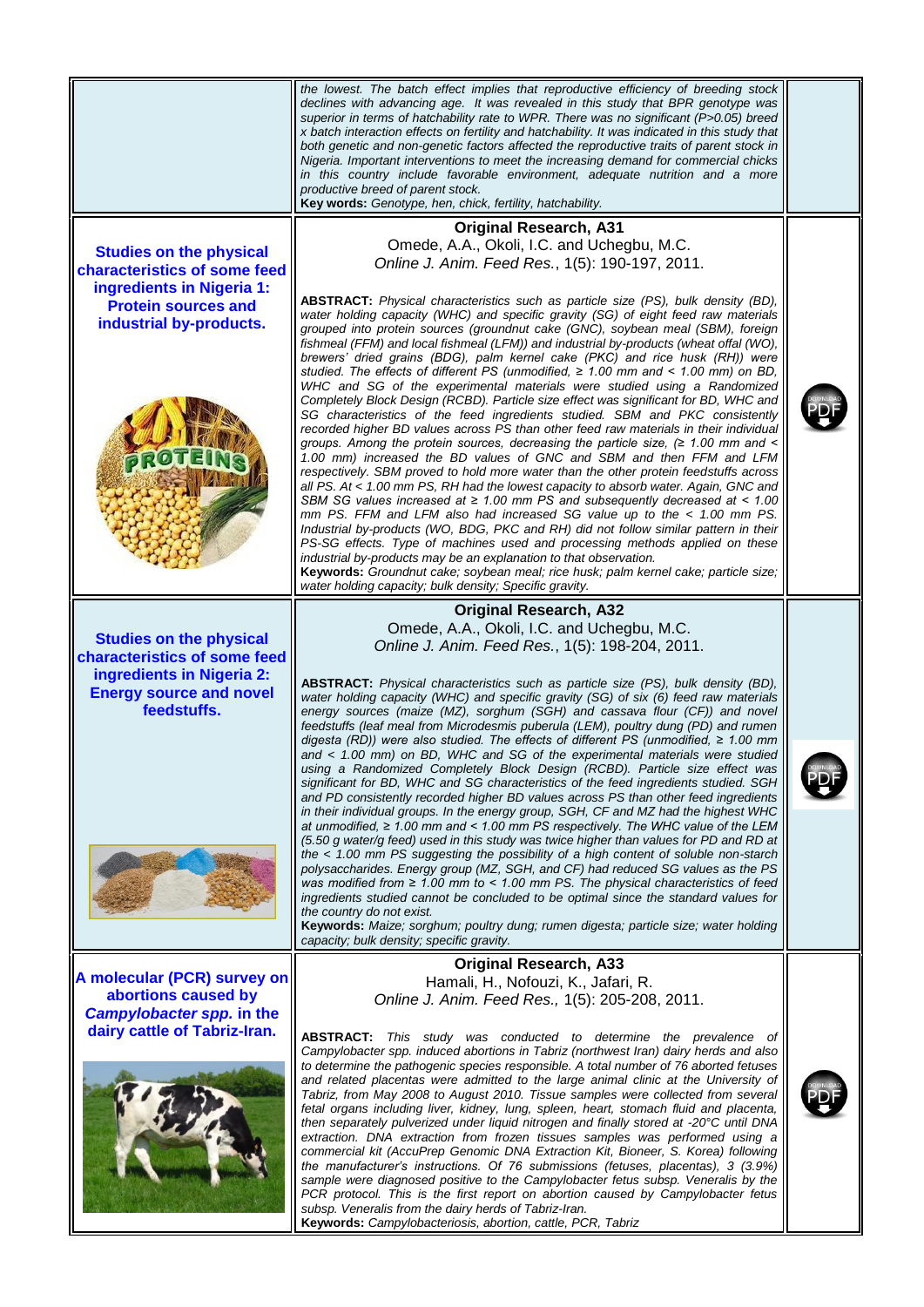